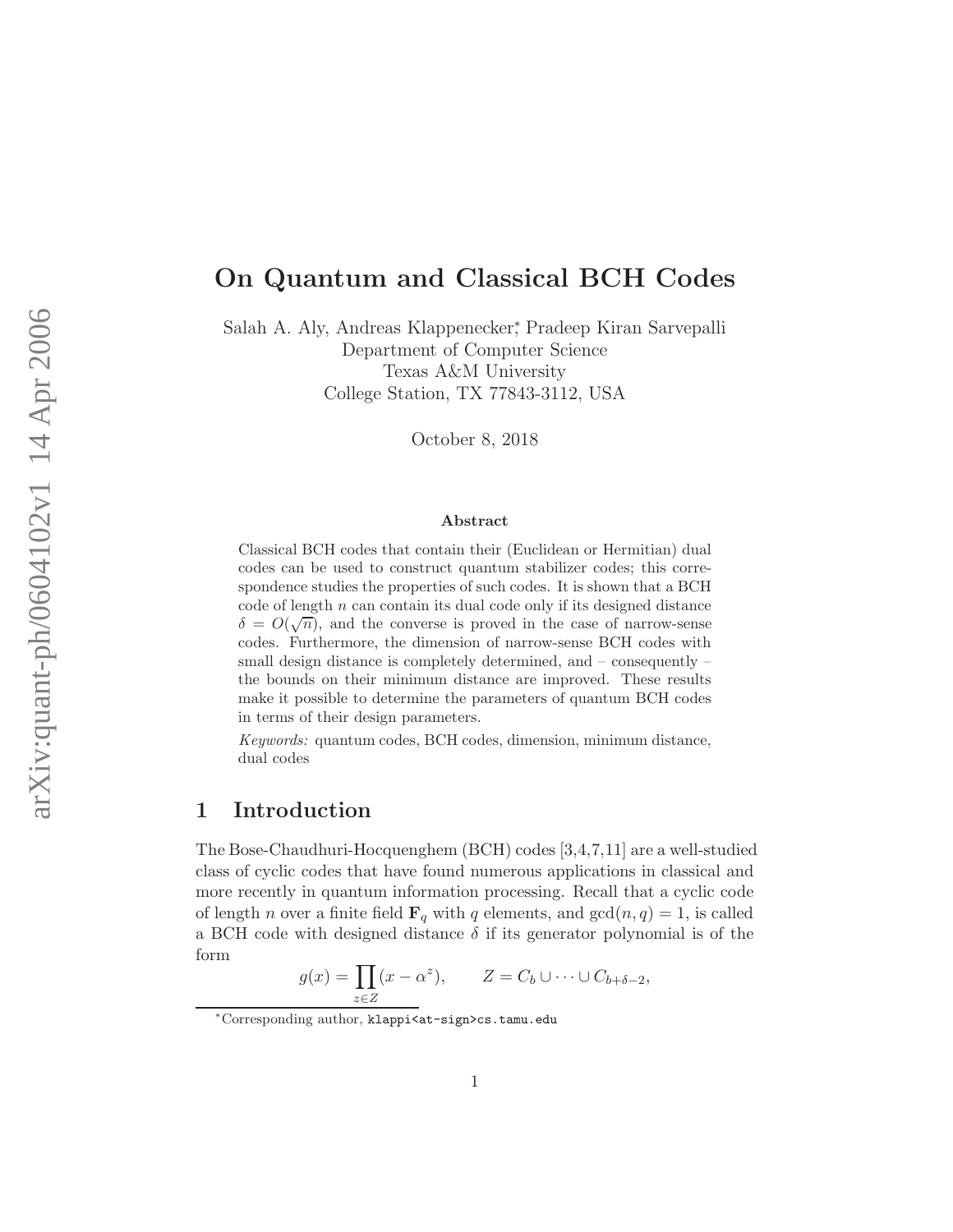where  $C_x = \{xq^k \bmod n \mid k \in \mathbb{Z}, k \geq 0\}$  denotes the q-ary cyclotomic coset of x modulo n,  $\alpha$  is a primitive element of  $\mathbf{F}_{q^m}$ , and  $m = \text{ord}_n(q)$  is the multiplicative order of q modulo n. Such a code is called primitive if  $n =$  $q^m - 1$ , and narrow-sense if  $b = 1$ .

An attractive feature of a (narrow-sense) BCH code is that one can derive many structural properties of the code from the knowledge of the parameters n, q, and  $\delta$  alone. Perhaps the most well-known facts are that such a code has minimum distance  $d \geq \delta$  and dimension  $k \geq n - (\delta 1)$ ord $_n(q)$ . In this correspondence, we will show that a necessary condition for a narrow-sense BCH code which contains its Euclidean dual code is that its designed distance  $\delta = O(qn^{1/2})$ . We also derive a sufficient condition for dual containing BCH codes. Moreover, if the codes are primitive, these conditions are same. These results allow us to derive families of quantum stabilizer codes. Along the way, we find new results concerning the minimum distance and dimension of classical BCH codes.

To put our results into context, we give a brief overview of related work. This correspondence was motivated by problems concerning quantum BCH codes; specifically, our goal was to derive the parameters of the quantum codes as a function of the design parameters. Examples of certain binary quantum BCH codes have been given by many authors, see, for example, [5, 8, 10, 19]. Steane [18] gave a simple criterion to decide when a binary narrow-sense primitive BCH code contains its dual, given the design distance and the length of the code. We generalize Steane's result in various ways, in particular, to narrow-sense (not necessarily primitive) BCH codes over arbitrary finite fields with respect to Euclidean and Hermitian duality. These results allow one to derive quantum BCH codes; however, it remains to determine the dimension, purity, and minimum distance of such quantum codes.

The dimension of a classical BCH code can be bounded by many different standard methods, see  $[2, 12, 15]$  and the references therein. An upper bound on the dimension was given by Shparlinski [17], see also [14, Chapter 17]. More recently, the dimension of primitive narrow-sense BCH codes of designed distance  $\delta < q^{[m/2]} + 1$  was apparently determined by Yue and Hu [22], according to reference [21]. We generalize their result and determine the dimension of narrow-sense BCH codes that are not necessarily primitive for a certain range of designed distances. As desired, this result allows us to explicitly obtain the dimension of the quantum codes without computation of cyclotomic cosets.

The purity and minimum distance of a quantum BCH code depend on the minimum distance and dual distance of the associated classical code. In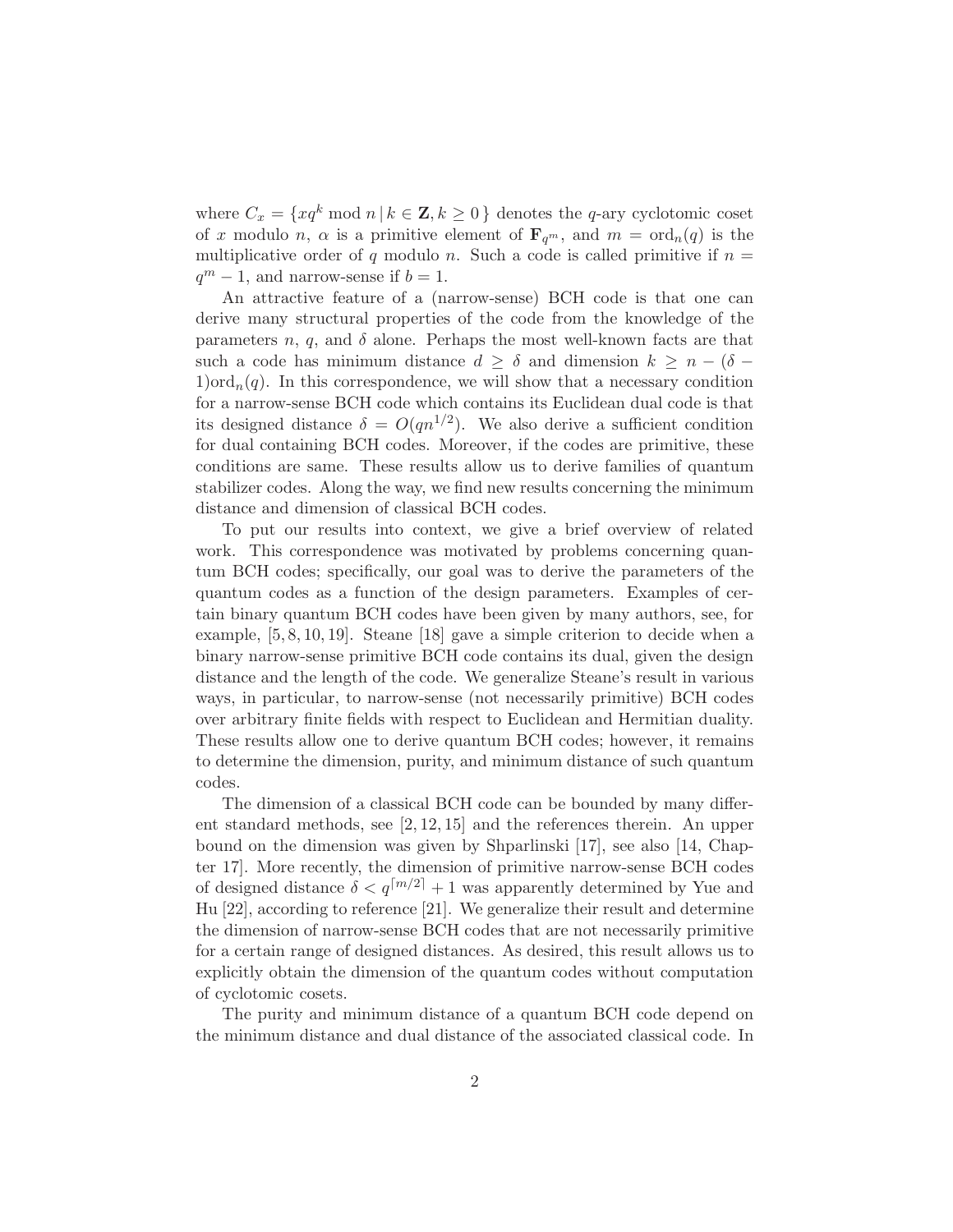general, it is a difficult problem to determine the true minimum distance of BCH codes, see [6]. A lower bound on the dual distance can be given by the Carlitz-Uchiyama-type bounds when the number of field elements is prime, see, for example, [15, page 280] and [20]. Many authors have determined the true minimum distance of BCH codes in special cases, see, for instance, [16], [21].

This paper also extends our previous work on primitive narrow-sense BCH codes [1], simplifies some of the proofs and generalizes many of the results to the nonprimitive case.

*Notation*. We denote the ring of integers by  $Z$  and a finite field with q elements by  $\mathbf{F}_q$ . We use the bracket notation of Iverson and Knuth that associates to  $[statement]$  the value 1 if *statement* is true, and 0 otherwise. For instance, we have  $[k \text{ even}] = k - 1 \text{ mod } 2$  and  $[k \text{ odd}] = k \text{ mod } 2$  for an integer k. The Euclidean dual code  $C^{\perp}$  of a code  $C \subseteq \mathbf{F}_q^n$  is given by  $C^{\perp} = \{y \in \mathbf{F}_q^n | x \cdot y = 0 \text{ for all } x \in C\}$ , while the Hermitian dual of  $C \subseteq \mathbf{F}_{q^2}^n$  is defined as  $C^{\perp_h} = \{y \in \mathbf{F}_{q^2}^n | y^q \cdot x = 0 \text{ for all } x \in C\}$ . We denote a narrow-sense BCH code of length n over  $\mathbf{F}_q$  with designed distance  $\delta$  by  $\mathcal{BCH}(n, q; \delta)$ , and we omit the parameter q if the finite field is clear from the context.

#### 2 Euclidean Dual Codes

Recall that one can construct quantum stabilizer codes using classical codes that contain their duals. In this section, our goal is to find such classical codes. Steane showed that a primitive, narrow-sense, binary BCH code of length  $2^m - 1$  contains its dual if and only if its designed distance  $\delta$  satisfies  $\delta \leq 2^{\lceil m/2 \rceil} - 1$ , see [18]. We generalize this result in various ways.

**Lemma 1.** Let C be a cyclic code of length n over the finite field  $\mathbf{F}_q$  such that  $gcd(n, q) = 1$ , and let Z be the defining set of C. The code C contains its Euclidean dual code if and only if  $Z \cap Z^{-1} = \emptyset$ , where  $Z^{-1}$  denotes the set  $Z^{-1} = \{-z \mod n \mid z \in Z\}.$ 

Proof. See [9, Theorem 2]. See also [12, Theorem 4.4.11].

 $\Box$ 

Let us first consider narrow-sense BCH codes of length  $n$  such that the multiplicative order of q modulo n equals 1; for example, Reed-Solomon codes belong to this class of codes. We can avoid some special cases in our subsequent arguments by treating this case separately. Furthermore, the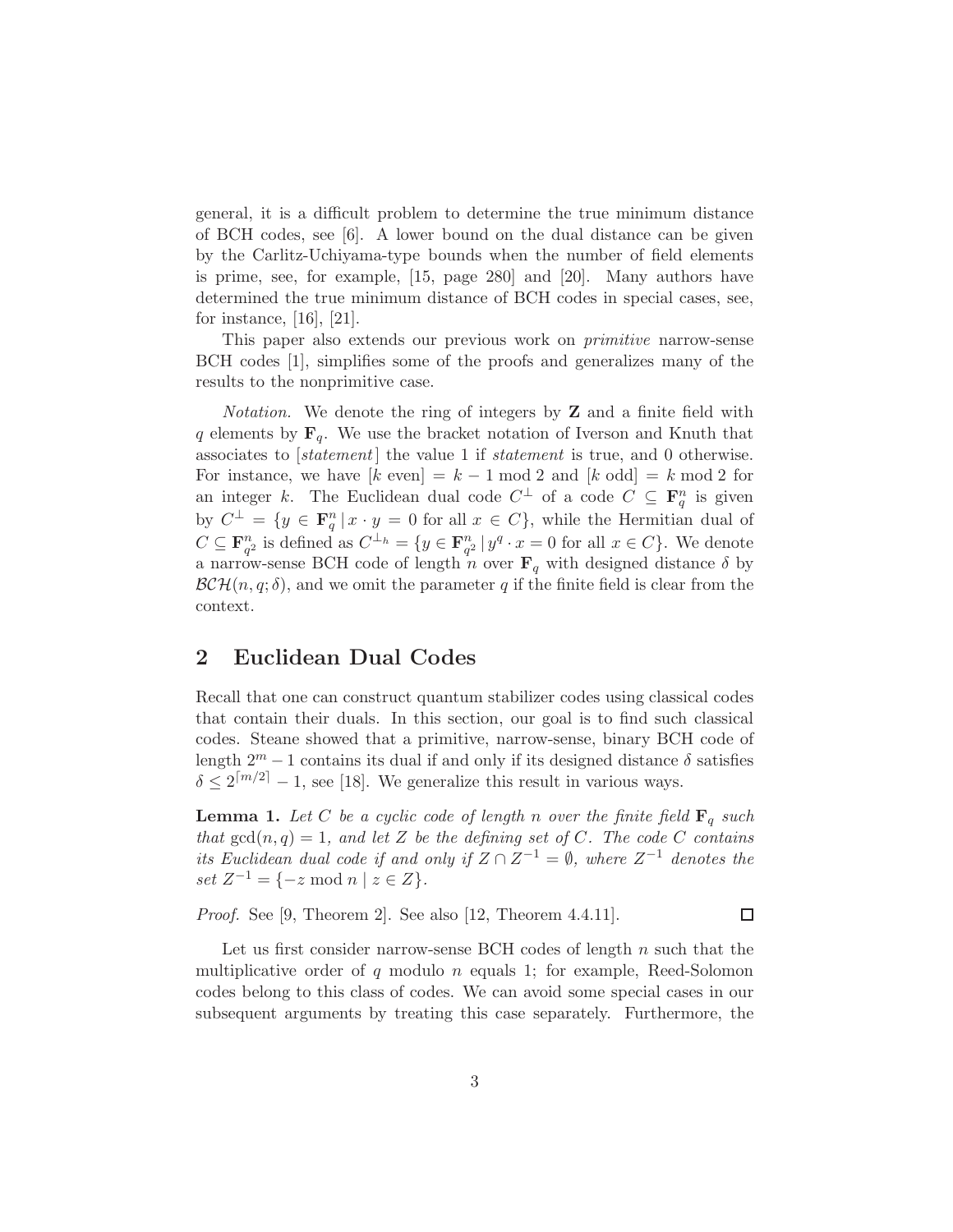next lemma nicely illustrates the proof technique that will be used throughout this section, so it can serve as a warm-up exercise.

**Lemma 2.** Suppose that  $q$  is a power of a prime and  $n$  is a positive integer such that  $q \equiv 1 \mod n$ . We have  $\mathcal{BCH}(n, q; \delta)^{\perp} \subseteq \mathcal{BCH}(n, q; \delta)$  if and only if the designed distance  $\delta$  is in the range  $2 \leq \delta \leq \delta_{\max} = |(n+1)/2|$ .

*Proof.* The defining set Z of  $\mathcal{BCH}(n, q; \delta)$  is given by  $Z = \{1, \ldots, \delta-1\}$ , since  $q$  has multiplicative order 1 modulo  $n$ , and therefore all cyclotomic cosets are singleton sets. If  $\mathcal{BCH}(n, q; \delta)^{\perp} \subseteq \mathcal{BCH}(n, q; \delta)$ , then by Lemma 1,  $Z \cap Z^{-1} =$  $\emptyset$ . If  $x \in Z$ , then  $n - x \notin Z$  and  $n - x > x$ ; hence,  $\delta_{\max} \leq |(n + 1)/2|$ . Conversely, if  $\delta \leq \lfloor (n+1)/2 \rfloor$ , then  $\min Z^{-1} = \min \{ n-1, \ldots, n-\delta+1 \} =$  $n - \delta + 1 \ge n - \lfloor (n+1)/2 \rfloor + 1 = \lceil (n+1)/2 \rceil \ge \delta_{\text{max}};$  hence,  $Z \cap Z^{-1} = \emptyset$ and Lemma 1 implies that  $\mathcal{BCH}(n, q; \delta)^{\perp} \subseteq \mathcal{BCH}(n, q; \delta)$ .

If the multiplicative order  $m$  of  $q$  modulo  $n$  is larger than 1, then the defining set of the code has a more intricate structure, so proofs become more involved. The next theorem gives a sufficient condition on the designed distances for which the dual code of a narrow-sense BCH code is self-orthogonal.

**Theorem 3.** Suppose that  $m = \text{ord}_n(q)$ . If the designed distance  $\delta$  is in the range  $2 \leq \delta \leq \delta_{\max} = \lfloor \kappa \rfloor$ , where

$$
\kappa = \frac{n}{q^m - 1} (q^{\lceil m/2 \rceil} - 1 - (q - 2)[m \text{ odd}]),\tag{1}
$$

then  $\mathcal{BCH}(n,q;\delta)^{\perp} \subseteq \mathcal{BCH}(n,q;\delta)$ .

*Proof.* It suffices to show that  $\mathcal{BCH}(n, q; \delta_{\max})^{\perp} \subseteq \mathcal{BCH}(n, q; \delta_{\max})$  holds, since  $\mathcal{BCH}(n, q; \delta)$  contains  $\mathcal{BCH}(n, q; \delta_{\text{max}})$ , and the claim follows from these two facts.

Seeking a contradiction, we assume that  $\mathcal{BCH}(n, q; \delta_{\text{max}})$  does not contain its dual. Let  $Z = C_1 \cup \cdots \cup C_{\delta_{\text{max}}-1}$  be the defining set of  $\mathcal{BCH}(n, q; \delta_{\text{max}})$ . By Lemma 1,  $Z \cap Z^{-1} \neq \emptyset$ , which means that there exist two elements  $x, y \in$  $\{1,\ldots,\delta_{\max}-1\}$  such that  $y \equiv -xq^j \mod n$  for some  $j \in \{0,1,\ldots,m-1\},$ where m is the multiplicative order of q modulo n. Since  $gcd(q, n) = 1$  and  $q^m \equiv 1 \mod n$ , we also have  $x \equiv -yq^{m-j} \mod n$ . Thus, exchanging x and y if necessary, we can even assume that j is in the range  $0 \le j \le \lfloor m/2 \rfloor$ . It follows from (1) that

$$
1 \le xq^j \le (\delta_{\max} - 1)q^j \le \frac{n}{q^m - 1}(q^m - q^j - q^j(q - 2)[m \text{ odd}]) - q^j < n,
$$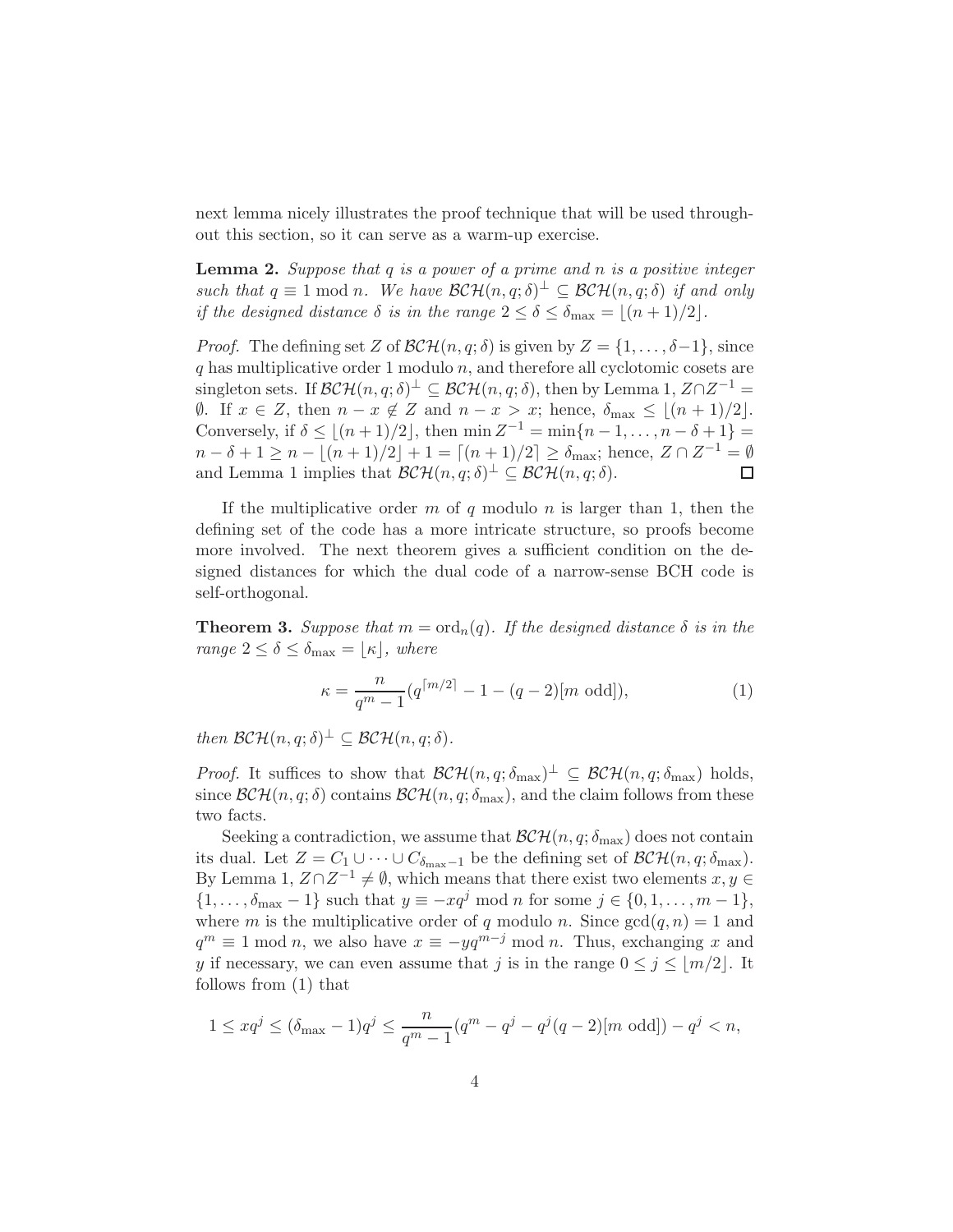for all j in the range  $0 \le j \le |m/2|$ . Since  $1 \le xq^j < n$  and  $1 \le y < n$ , we can infer from  $y \equiv -xq^j \mod n$  that  $y = n - xq^j$ . But this implies

$$
y \geq n - xq^{\lfloor m/2 \rfloor}
$$
  
\n
$$
\geq n - \frac{n}{q^m - 1} (q^m - q^{\lfloor m/2 \rfloor} - q^{\lfloor m/2 \rfloor} (q - 2) [m \text{ odd}]) + q^{\lfloor m/2 \rfloor}
$$
  
\n
$$
= \frac{n}{q^m - 1} (q^{\lfloor m/2 \rfloor} - 1 + q^{\lfloor m/2 \rfloor} (q - 2) [m \text{ odd}]) + q^{\lfloor m/2 \rfloor}
$$
  
\n
$$
\geq \delta_{\text{max}},
$$

contradicting the fact that  $y < \delta_{\text{max}}$ .

Now we will derive a necessary condition on the design distance of narrow-sense, nonprimitive BCH codes that contain their duals.

 $\Box$ 

**Theorem 4.** Suppose that  $m = \text{ord}_n(q)$ . If the designed distance  $\delta$  exceeds  $\delta \geq \delta_{\max} = \left[ qn^{1/2} \right], \text{ then } \mathcal{BCH}(n,q;\delta)^{\perp} \nsubseteq \mathcal{BCH}(n,q;\delta).$ 

*Proof.* Let  $n = n_0 + n_1q + \cdots + n_{d-1}q^{d-1}$ , where  $0 \leq n_i \leq q-1$  and the defining set  $Z = \{1, \ldots, \lfloor qn^{1/2} \rfloor\}$ . We will show that  $Z \cap Z^{-1} \neq \emptyset$ . Let,

$$
s = \sum_{i=\lfloor d/2 \rfloor}^{d-1} n_i q^{i-\lfloor d/2 \rfloor},
$$
  
\n
$$
s \le (q-1) \sum_{i=\lfloor d/2 \rfloor}^{d-1} q^{i-\lfloor d/2 \rfloor} = q^{\lceil d/2 \rceil} - 1 < q^{\lceil d/2 \rceil}.
$$

Since  $q^{d-1} < n < q^d$ , we have  $q^{(d+1)/2} < q^{n^{1/2}} < q^{(d+2)/2}$ . If d is even then  $\lceil d/2 \rceil < (d+1)/2$  and if d is odd, then  $\lceil d/2 \rceil \le (d+1)/2$ . Hence we have  $s < q^{\lceil d/2 \rceil} \le q^{(d+1)/2} < qn^{1/2}$ . Therefore  $s \in \mathbb{Z}$ . Now consider,

$$
s' = n - sq^{\lfloor d/2 \rfloor} = \sum_{i=0}^{d-1} n_i q^i - q^{\lfloor d/2 \rfloor} \sum_{i=\lfloor d/2 \rfloor}^{d-1} n_i q^{i - \lfloor d/2 \rfloor},
$$
  
= 
$$
\sum_{i=0}^{\lfloor d/2 - 1 \rfloor} n_i q^i < q^{\lfloor d/2 \rfloor} < q^{(d+1)/2} < q n^{1/2}.
$$

Hence  $s' \in Z$  and by definition  $s' \in Z^{-1}$ , which implies  $Z \cap Z^{-1} \neq \emptyset$ ; by Lemma 1 it follows that  $\mathcal{BCH}(n,q;\delta)^{\perp} \nsubseteq \mathcal{BCH}(n,q;\delta)$ .

The condition we just derived can be strengthened under some restrictions. Especially, if the constant  $\kappa$  in equation (1) is integral, then we can derive a necessary and sufficient condition as shown below: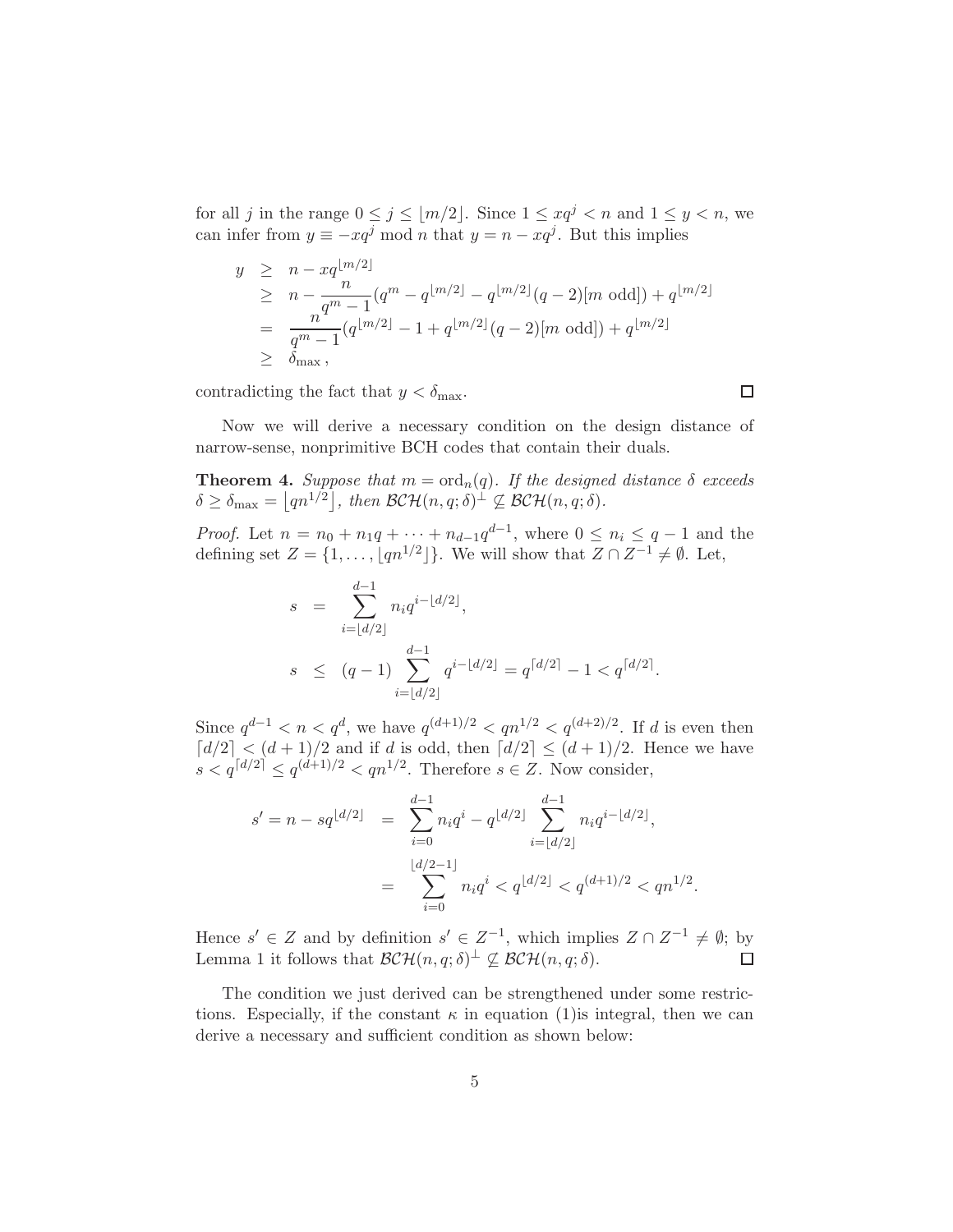**Theorem 5.** We keep the notation of Theorem 4. Suppose that  $\kappa$  is integral, and that  $m \geq 2$ . We have  $\mathcal{BCH}(n,q;\delta)^{\perp} \subseteq \mathcal{BCH}(n,q;\delta)$  if and only if the designed distance  $\delta$  is in the range  $2 \leq \delta \leq \delta_{\max} = \kappa$ .

*Proof.* Suppose that  $\mathcal{BCH}(n, q; \delta)^{\perp} \subseteq \mathcal{BCH}(n, q; \delta)$ . Seeking a contradiction, we assume that  $\delta > \delta_{\text{max}}$ ; thus,  $\delta_{\text{max}}$  is contained in the defining set Z of  $\mathcal{BCH}(n, q; \delta)$ . If m is even, then

$$
-\delta_{\max} q^{\lfloor m/2 \rfloor} \equiv -\frac{nq^{\lfloor m/2 \rfloor}}{q^{\lfloor m/2 \rfloor} + 1} \equiv -n + \frac{n}{q^{\lfloor m/2 \rfloor} + 1} \equiv \delta_{\max} \pmod{n},
$$

hence,  $\delta_{\max} \in Z \cap Z^{-1} \neq \emptyset$ . If m is odd, then

$$
-\delta_{\max} q^{\lfloor m/2 \rfloor} \equiv -n(q^m - q^{\lceil m/2 \rceil} + q^{\lfloor m/2 \rfloor})/(q^m - 1)
$$
  

$$
\equiv n(q^{\lceil m/2 \rceil} - q^{\lfloor m/2 \rfloor} - 1)/(q^m - 1) \equiv s \pmod{n}.
$$

By definition,  $s \in Z^{-1}$ ; furthermore,  $s < \delta_{\max}$ , so  $s \in Z \cap Z^{-1} \neq \emptyset$ . In both cases, m even and odd, we found that  $Z \cap Z^{-1}$  is not empty, so  $\mathcal{BCH}(n, q; \delta)$ cannot contain its Euclidean dual code, contradiction. The converse follows from Theorem 3. □

As a consequence of Theorem 5 we have the following test for primitive narrow-sense BCH codes that contain their duals.

**Corollary 6.** A primitive narrow-sense BCH code of length  $n = q^m - 1$ ,  $m \geq 2$ , over the finite field  $\mathbf{F}_q$  contains its Euclidean dual code if and only if its designed distance  $\delta$  satisfies

$$
2 \le \delta \le \delta_{\max} = q^{\lceil m/2 \rceil} - 1 - (q - 2)[m \text{ odd}].
$$

We observe that a narrow-sense BCH code containing its Euclidean dual code must have a small designed distance  $(\delta = O(\sqrt{n}))$ , when the multiplicative order of q modulo n is greater than one. This raises the question whether one can allow larger designed distances by considering non-narrowsense BCH codes. Our next result shows that this is not possible, at least in the case of primitive codes.

**Theorem 7.** Let  $C$  be a primitive (not necessarily narrow-sense) BCH code of length  $n = q^m - 1$  over  $\mathbf{F}_q$  with designed distance  $\delta$ . If  $m > 1$  and  $\delta$  exceeds

$$
\delta_{\max} = \begin{cases} q^{m/2} - 1, & m \equiv 0 \mod 2, \\ 2(q^{(m+1)/2} - q + 1), & m \equiv 1 \mod 2, \end{cases}
$$

then C cannot contain its Euclidean dual.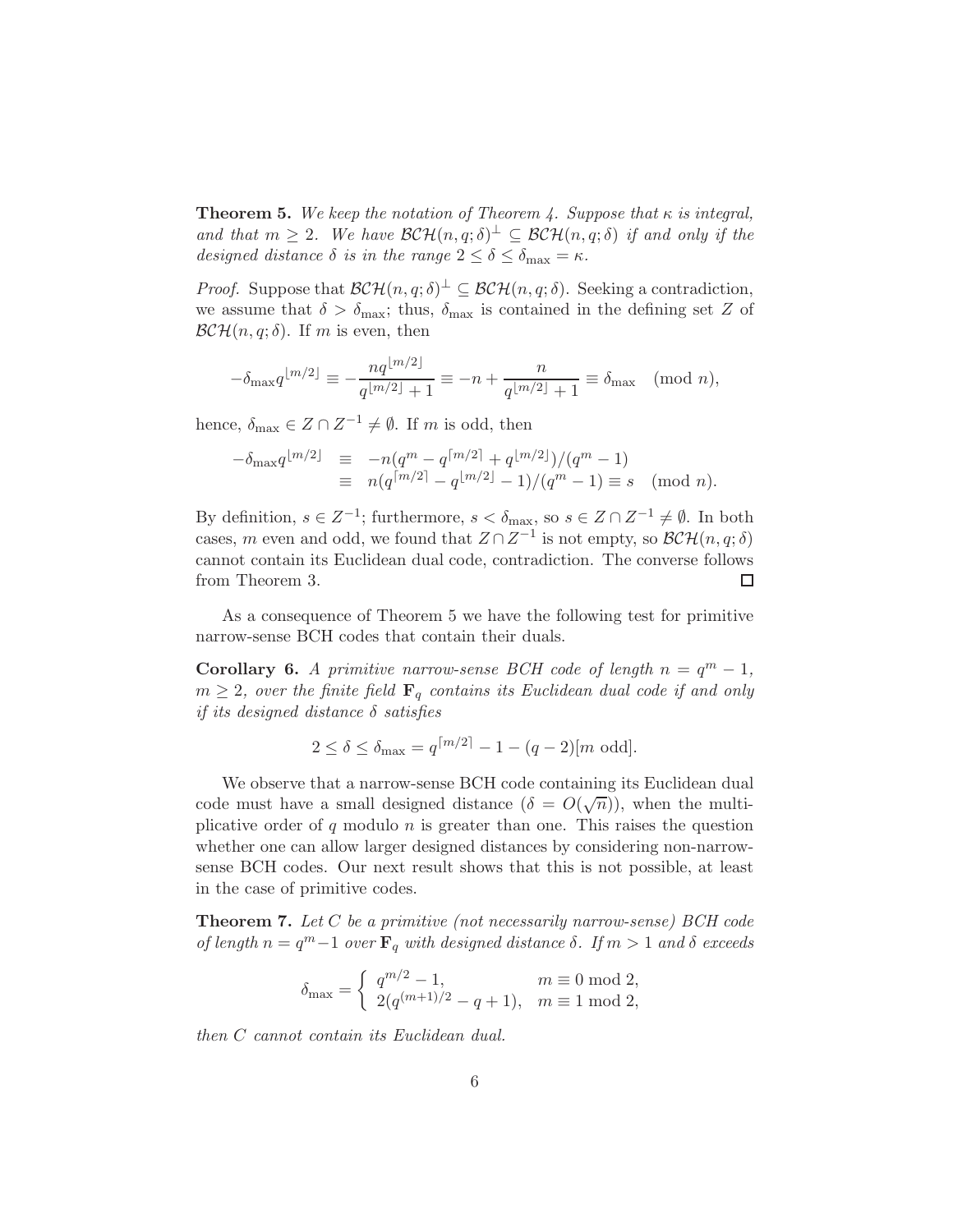*Proof.* Let the defining set of C be  $Z = C_b \cup C_{b+1} \cup \cdots \cup C_{b+\delta-2}$ . We will show that if  $\delta > \delta_{\max}$  then  $Z \cap Z^{-1} \neq \emptyset$ . If  $0 \in Z$ , then  $0 \in Z^{-1}$ , so  $Z \cap Z^{-1} \neq \emptyset$ . Therefore, we can henceforth assume that  $0 \notin Z$ , which implies  $b \ge 1$  and  $b + \delta - 2 < n$ .

1. Suppose that m is even; thus,  $\delta_{\text{max}} = q^{m/2} - 1$ . If  $\delta > \delta_{\text{max}}$  then the defining set Z contains an element of the form  $s = \alpha \delta_{\text{max}}$  for some integer  $\alpha$ . However,

$$
-sq^{m/2} \equiv -\alpha(q^{m/2} - 1)q^{m/2} \equiv \alpha(q^{m/2} - 1) \equiv s \pmod{n}.
$$

Hence,  $s \in Z \cap Z^{-1} \neq \emptyset$ .

2. Suppose that  $m > 1$  is odd; thus,  $\delta_{\text{max}} = 2q^{(m+1)/2} - 2q + 2$ . If  $\delta > \delta_{\text{max}}$ then there exists an integer  $\alpha$  such that two multiples of  $\delta' = \delta_{\max}/2$ are contained in the range  $b \leq (\alpha - 1)\delta' < \alpha \delta' \leq b + \delta - 2$ . Since  $b \geq 1$ and  $\alpha \delta' < n$ , it follows that  $2 \leq \alpha \leq q^{(m-1)/2}$ .

The defining set Z of the code contains the element  $s = \alpha \delta'$ . The number  $s' = \alpha(q^{(m+1)/2} - q^{(m-1)/2} - 1)$  lies in the range  $0 \le s' \le s$ and satisfies  $-sq^{(m-1)/2} \equiv s' \mod n$ , so  $s' \in Z^{-1}$ .

Suppose that  $b \leq s'$ . Then  $s' \in Z$ , which implies  $Z \cap Z^{-1} \neq \emptyset$ .

Suppose that  $s' < b$ . Since  $b \leq (\alpha - 1)\delta'$ , we obtain the inequality  $s' < (\alpha - 1)\delta'$ ; solving for  $\alpha$  shows that  $\alpha \geq q$ ; thus,  $q \leq \alpha \leq q^{(m-1)/2}$ . Let  $t' = (\alpha - 1)(q^{(m+1)/2} - 1) + q^{(m-1)/2} - 1$ ; it is easy to check that  $t'$ is in the range  $(\alpha - 1)\delta' \le t' \le \alpha \delta'$  when  $\alpha \ge q$ ; thus,  $t' \in Z$ . Further, let  $t = s - (\alpha - q + 1)$ ; since  $t \geq s - \delta'$ , we have  $t \in Z$  as well. Since  $-tq^{(m-1)/2} \equiv t' \mod n$ , we can conclude that  $t' \in Z \cap Z^{-1} \neq \emptyset$ .

Therefore, we can conclude that if the designed distance of  $C$  is greater than  $\delta_{\text{max}}$ , then  $Z \cap Z^{-1} \neq \emptyset$ , which proves the claim thanks to Lemma 1. □

#### 3 Dimension and Minimum Distance

While the results in the previous section are sufficient to tell us when we can construct quantum BCH codes, they are still unsatisfactory because we do not know the dimension of these codes. To this end, we determine the dimension of narrow-sense BCH codes of length  $n$  with minimum distance  $d = O(n^{1/2})$ . It turns out that these results on dimension also allow us to sharpen the estimates of the true distance of some BCH codes.

First, we make some simple observations about cyclotomic cosets that are essential in our proof.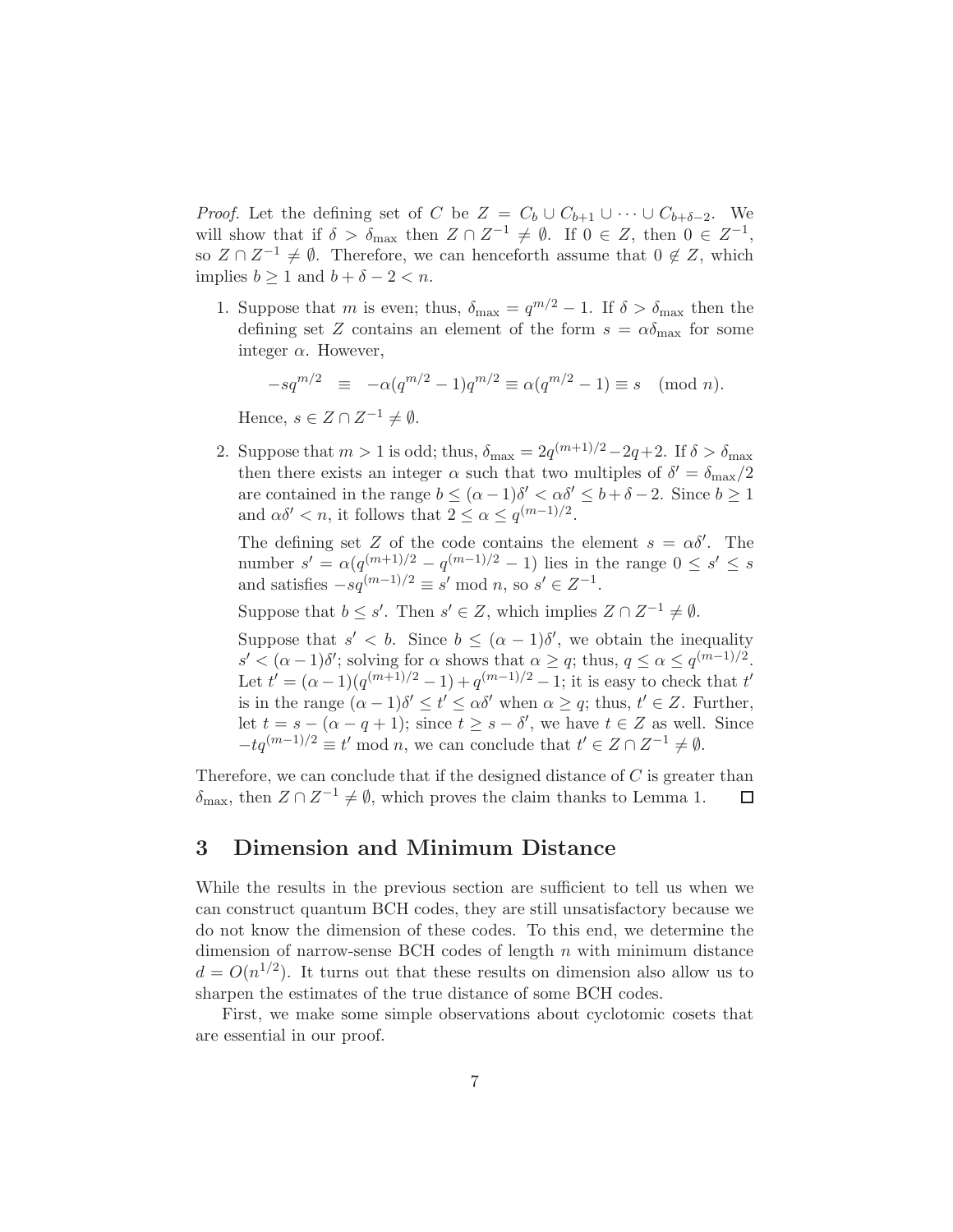**Lemma 8.** Let n be a positive integer and  $q$  be a power of a prime such that  $gcd(n, q) = 1$  and  $q^{\lfloor m/2 \rfloor} < n \leq q^m - 1$ , where  $m = ord_n(q)$ . The cyclotomic coset  $C_x = \{xq^j \bmod n \mid 0 \leq j < m\}$  has cardinality m for all x in the range  $1 \leq x \leq nq^{\lceil m/2 \rceil}/(q^m-1).$ 

*Proof.* If  $m = 1$ , then  $|C_x| = 1$  for all x and the statement is trivially true. Therefore, we can assume that  $m > 1$ . Seeking a contradiction, we suppose that  $|C_x| < m$ , meaning that there exists a divisor j of m such that  $xq^{j} \equiv x \mod n$ , or, equivalently, that  $x(q^{j} - 1) \equiv 0 \mod n$  holds.

Suppose that m is even. The divisor j of m must be in the range  $1 \leq$  $j \leq m/2$ . However,  $x(q^j - 1) \leq nq^{m/2}(q^{m/2} - 1)/(q^m - 1) < n$ ; hence  $x(q^{j}-1) \not\equiv 0 \mod n$ , contradicting the assumption  $|C_x| < m$ .

Suppose that  $m$  is odd. The divisor  $j$  of  $m$  must be in the range  $1 \leq j \leq m/3$ . Since  $q^{(m+1)/2} \leq q^{2m/3}$  for  $m \geq 3$ , we have  $x(q^j-1) \leq$  $nq^{(m+1)/2}(q^{m/3}-1)/(q^m-1) \leq nq^{2m/3}(q^{m/3}-1)/(q^m-1) < n$ . Therefore,  $x(q^{j} - 1) \not\equiv 0 \mod n$ , contradicting the assumption  $|C_x| < m$ .

The following observation tells us when some cyclotomic cosets are disjoint.

**Lemma 9.** Let  $n \geq 1$  be an integer and q be a power of a prime such that  $gcd(n,q) = 1$  and  $q^{\lfloor m/2 \rfloor} < n \leq q^m - 1$ , where  $m = ord_n(q)$ . If x and y are distinct integers in the range  $1 \le x, y \le \min\{\lfloor nq^{\lceil m/2 \rceil}/(q^m-1)-1 \rfloor, n-1\}$ such that  $x, y \neq 0 \mod q$ , then the q-ary cyclotomic cosets of x and y modulo n are distinct.

*Proof.* If  $m = 1$ , then clearly  $C_x = \{x\}$ ,  $C_y = \{y\}$  and distinct  $x, y$  implies that  $C_x$  and  $C_y$  are disjoint. If  $m > 1$ , then  $x, y \leq \lfloor nq^{\lceil m/2 \rceil}/(q^m - 1) - 1 \rfloor <$  $n-1$ . The set  $S = \{xq^j \bmod n, yq^j \bmod n \mid 0 \leq j \leq \lfloor m/2 \rfloor\}$  contains  $2(\lfloor m/2 \rfloor + 1) \ge m+1$  elements, since  $q^{\lfloor m/2 \rfloor} \times \lfloor nq^{\lceil m/2 \rceil} / (q^m - 1) - 1 \rfloor < n$  and, thus, no two elements are identified modulo n. If we assume that  $C_x = C_y$ , then the preceding observation would imply that  $|C_x| = |C_y| \ge |S| \ge m+1$ , which is impossible since the maximal size of a cyclotomic coset is  $m$ . Hence, the cyclotomic cosets  $C_x$  and  $C_y$  must be disjoint.  $\Box$ 

With these results in hand, we can now derive the dimension of narrowsense BCH codes.

**Theorem 10.** Let q be a prime power and  $gcd(n, q) = 1$  with  $ord_n(q) = m$ . Then a narrow-sense BCH code of length  $q^{m/2} < n \leq q^m - 1$  over  $\mathbf{F}_q$  with designed distance  $\delta$  in the range  $2 \leq \delta \leq \min\{\lfloor nq^{\lceil m/2 \rceil}/(q^m-1) \rfloor, n\}$  has dimension

$$
k = n - m[(\delta - 1)(1 - 1/q)].
$$
\n(2)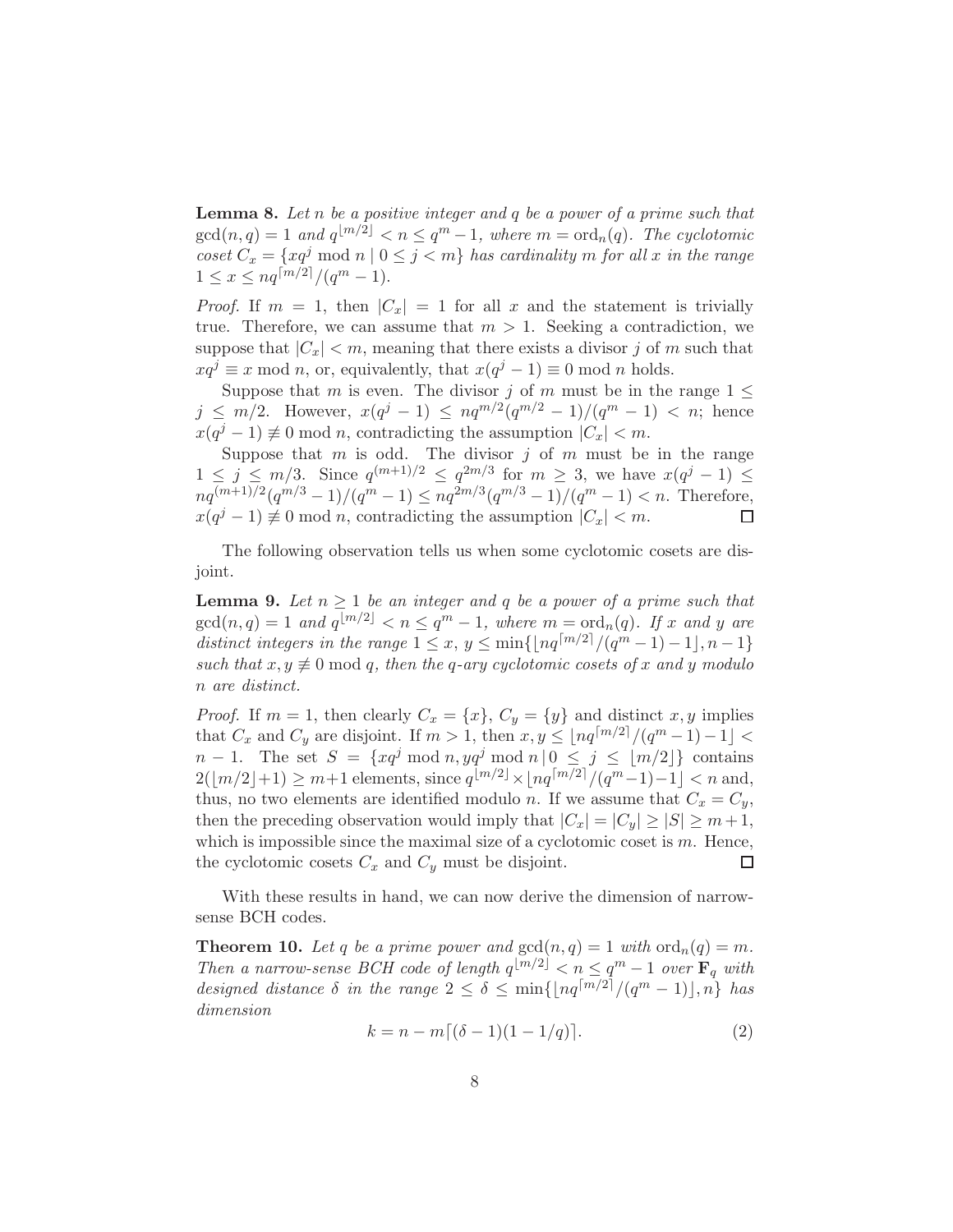*Proof.* Let the defining set of  $\mathcal{BCH}(n, q; \delta)$  be  $Z = C_1 \cup C_2 \cdots \cup C_{\delta-1}$ ; a union of at most  $\delta-1$  consecutive cyclotomic cosets. However, when  $1 \leq x \leq \delta-1$ is a multiple of q, then  $C_{x/q} = C_x$ . Therefore, the number of cosets is reduced by  $\lfloor (\delta - 1)/q \rfloor$ . By Lemma 9, if  $x, y \neq 0 \text{ mod } q$  and  $x \neq y$ , then the cosets  $C_x$  and  $C_y$  are disjoint. Thus, Z is the union of  $(\delta-1)-[(\delta-1)/q]=$  $[(\delta - 1)(1 - 1/q)]$  distinct cyclotomic cosets. By Lemma 8, all these cosets have cardinality m. Therefore, the degree of the generator polynomial is  $m[(\delta - 1)(1 - 1/q)]$ , which proves our claim about the dimension of the code. code.

As a consequence of the dimension result, we can tighten the bounds on the minimum distance of narrow-sense BCH codes generalizing a result due to Farr, see [15, p. 259].

#### Corollary 11. A  $\mathcal{BCH}(n,q;\delta)$  code

- i) with length in the range  $q^{\lfloor m/2 \rfloor} < n \leq q^m 1$ ,  $m = \text{ord}_n(q)$ ,
- ii) and designed distance in the range  $2 \leq \delta \leq \min\{\lfloor nq^{\lceil m/2 \rceil}/(q^m-1)\rfloor, n\}$ iii) such that

$$
\sum_{i=0}^{\lfloor (\delta+1)/2 \rfloor} \binom{n}{i} (q-1)^i > q^{m\lceil (\delta-1)(1-1/q) \rceil},\tag{3}
$$

has minimum distance  $d = \delta$  or  $\delta + 1$ ; if  $\delta \equiv 0 \mod q$ , then  $d = \delta + 1$ .

Proof. Seeking a contradiction, we assume that the minimum distance d of the code satisfies  $d \geq \delta + 2$ . We know from Theorem 10 that the dimension of the code is  $k = n - m[(\delta - 1)(1 - 1/q)]$ . If we substitute this value of k into the sphere-packing bound  $q^k \sum_{i=0}^{\lfloor (d-1)/2 \rfloor} \binom{n}{i}$  $\binom{n}{i}(q-1)^i \leq q^n$ , then we obtain

$$
\sum_{i=0}^{\lfloor (\delta+1)/2 \rfloor} \binom{n}{i} (q-1)^i \le \sum_{i=0}^{\lfloor (d-1)/2 \rfloor} \binom{n}{i} (q-1)^i \le q^{m\lceil (\delta-1)(1-1/q) \rceil},
$$

but this contradicts condition (3); hence,  $\delta \leq d \leq \delta + 1$ .

If  $\delta \equiv 0 \mod q$ , then the cyclotomic coset  $C_{\delta}$  is contained in the defining set Z of the code because  $C_{\delta} = C_{\delta/q}$ . Thus, the BCH bound implies that the minimum distance must be at least  $\delta + 1$ .  $\Box$ 

We conclude this section with a minor result on the dual distance of BCH codes which will be needed later for determining the purity of quantum codes.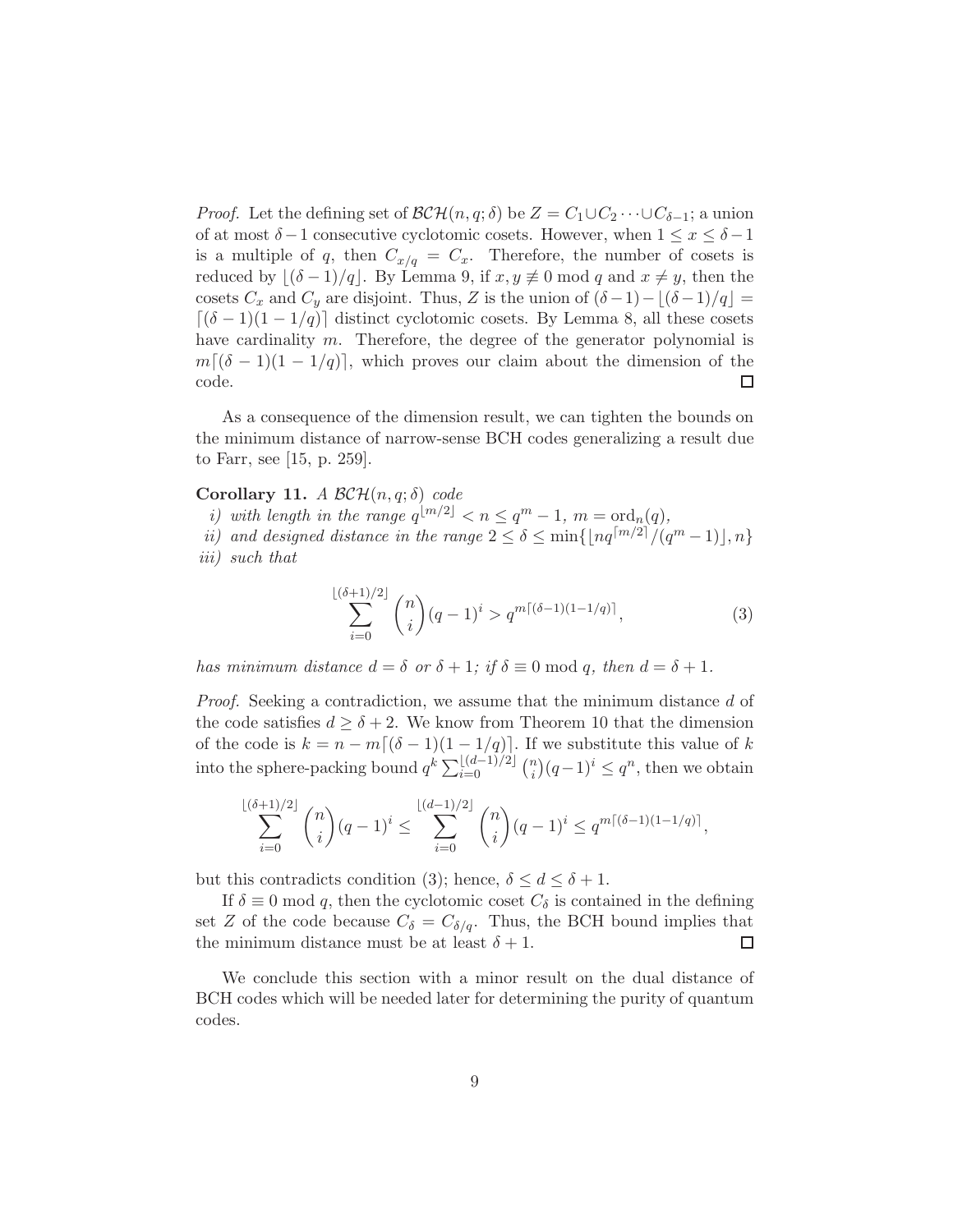**Lemma 12.** Suppose that C is a narrow-sense BCH code of length n over  $\mathbf{F}_q$ with designed distance  $2 \le \delta \le \delta_{\max} = \lfloor n(q^{\lceil m/2 \rceil} - 1 - (q-2) \lfloor m \text{ odd} \rfloor)/(q^m - 1)$ 1)], then the dual distance  $d^{\perp} \geq \delta_{\text{max}} + 1$ .

*Proof.* Let  $N = \{0, 1, \ldots, n-1\}$  and  $Z_{\delta}$  be the defining set of C. We know that  $Z_{\delta_{\max}} \supseteq Z_{\delta} \supseteq \{1,\ldots,\delta-1\}.$  Therefore  $N \setminus Z_{\delta_{\max}} \subseteq N \setminus Z_{\delta}.$  Further, we know that  $Z \cap Z^{-1} = \emptyset$  if  $2 \le \delta \le \delta_{\text{max}}$  from Lemma 1 and Theorem 3. Therefore,  $Z_{\delta m}^{-1}$  $\delta_{\max}^{-1} \subseteq N \setminus Z_{\delta_{\max}} \subseteq N \setminus Z_{\delta}.$ 

Let  $T_\delta$  be the defining set of the dual code. Then  $T_\delta = (N \setminus Z_\delta)^{-1} \supseteq$  $Z_{\delta_{\text{max}}}$ . Moreover  $\{0\} \in N \setminus Z_{\delta}$  and therefore  $T_{\delta}$ . Thus there are at least  $\delta_{\text{max}}$ consecutive roots in  $T_{\delta}$ . Thus the dual distance  $d^{\perp} \geq \delta_{\max} + 1$ .

### 4 Hermitian Dual Codes

Suppose that C is a linear code of length n over  $\mathbf{F}_{q^2}$ . Recall that its Hermitian dual code is defined by  $C^{\perp_h} = \{y \in \mathbf{F}_{q^2}^n | y^q \cdot x = 0 \text{ for all } x \in C\},\$ where  $y^q = (y_1^q)$  $y_1^q, \ldots, y_n^q$  denotes the conjugate of the vector  $y = (y_1, \ldots, y_n)$ .

**Lemma 13.** Assume that  $gcd(n,q) = 1$ . A cyclic code of length n over  $\mathbf{F}_{q^2}$ with defining set Z contains its Hermitian dual code if and only if  $Z \cap Z^{-q} =$  $\emptyset$ , where  $Z^{-q} = \{-qz \mod n \mid z \in Z\}.$ 

*Proof.* Let  $N = \{0, 1, \ldots, n-1\}$ . If  $g(x) = \prod_{z \in Z} (x - \alpha^z)$  is the generator polynomial of a cyclic code C, then  $h^{\dagger}(x) = \prod_{z \in N \setminus Z} (x - \alpha^{-qz})$  is the generator polynomial of  $C^{\perp_h}$ . Thus,  $C^{\perp_h} \subseteq C$  if and only if  $g(x)$  divides  $h^{\dagger}(x)$ . The latter condition is equivalent to  $Z \subseteq \{-qz \mid z \in N \setminus Z\}$ , which can also be expressed as  $Z \cap Z^{-q} = \emptyset$ . be expressed as  $Z \cap Z^{-q} = \emptyset$ .

Now similar to Theorem 3 we will derive a sufficient condition for BCH codes that contain their Hermitian duals.

**Theorem 14.** Suppose that  $m = \text{ord}_n(q^2)$ . If the designed distance  $\delta$  satisfies

$$
2 \le \delta \le \delta_{\max} = \left[ \frac{n}{q^{2m} - 1} (q^{m + [\text{m even}]} - 1 - (q^2 - 2)[m \text{ even}]) \right],
$$

then  $\mathcal{BCH}(n, q^2; \delta)^{\perp_h} \subseteq \mathcal{BCH}(n, q^2; \delta)$ .

*Proof.* Since  $\mathcal{BCH}(n, q^2; \delta)$  contains  $\mathcal{BCH}(n, q^2; \delta_{max})$ , it suffices to show that  $\mathcal{BCH}(n, q^2; \delta_{max})^{\perp_h} \subseteq \mathcal{BCH}(n, q^2; \delta_{max})$  holds.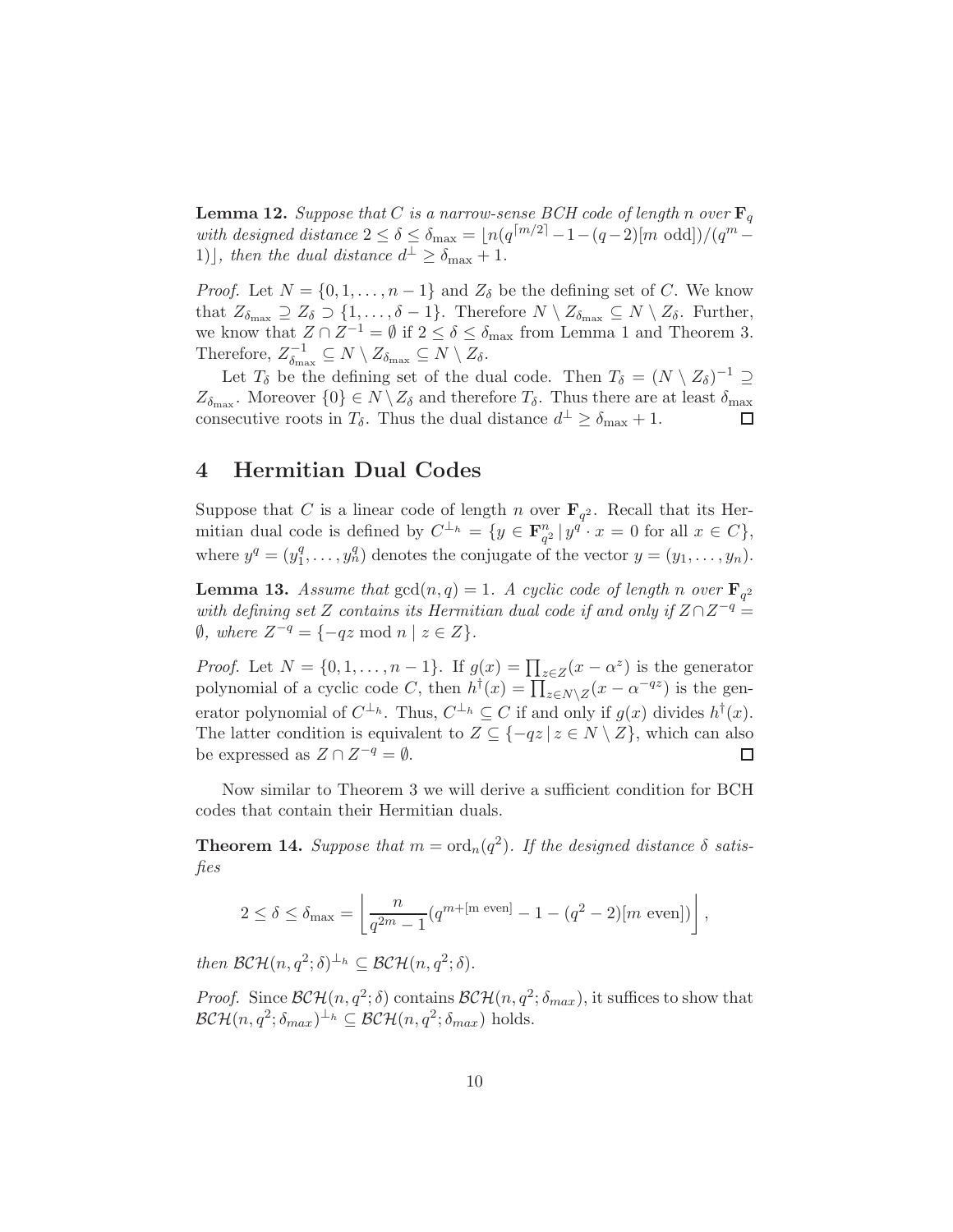Seeking a contradiction, we assume that  $\mathcal{BCH}(n, q^2; \delta_{max})$  does not contain its dual. Let  $Z = C_1 \cup C_2 \cup \cdots \cup C_{\delta_{\text{max}}-1}$  be the defining set of  $\mathcal{BCH}(n, q^2; \delta_{max})$ . By Lemma 13,  $Z \cap Z^{-q} \neq \emptyset$ , which means that there exist two elements  $x, y \in \{1, ..., \delta_{max} - 1\}$  such that  $y = -xq^{2j+1} \mod n$  for some  $j \in \{0, 1, ..., m-1\}$ , where  $m = \text{ord}_n(q)$ . Since  $\gcd(q, n) = 1$  and  $q^{2m} \equiv 1 \mod n$ , we also have  $y \equiv -xq^{2m-2j-1} \mod n$ , so we can assume without loss of generality that j lies in the range  $0 \leq j \leq \lfloor (m-1)/2 \rfloor$ . It follows that

$$
xq^{2j+1} \leq (\delta_{max} - 1)q^{2j+1}
$$
  
= 
$$
\frac{nq^{2j+1}}{q^{2m} - 1} (q^{m + [m \text{ even}]} - 1 - (q^2 - 2)[m \text{ even}]) - q^{2j+1}
$$
  
< n

holds for all j in the range  $0 \le j \le \lfloor (m-1)/2 \rfloor$ .

Since  $1 \le xq^{2j+1} < n$ , the congruence  $y \equiv -xq^{2j+1} \mod n$  implies that  $y = n - xq^{2j+1}$ . Therefore,  $y \ge n - (\delta_{\max} - 1)q^{2\lfloor (m-1)/2 \rfloor + 1}$ , which is equivalent to

$$
y \ge n - \frac{nq^{2\lfloor (m-1)/2 \rfloor + 1}}{q^{2m} - 1} (q^{m + \lfloor m \text{ even} \rfloor} - 1 - (q^2 - 2)[m \text{ even}]) + q^{2\lfloor (m-1)/2 \rfloor + 1}.
$$

If  $m$  is odd, this yields

$$
y \ge n - \frac{nq^m}{q^{2m} - 1}(q^m - 1) + q^m = \frac{n}{q^{2m-1}}(q^m - 1) + q^m \ge \delta_{\max}.
$$

Similarly, if  $m$  is even, then

$$
y \ge \frac{n}{q^{2m}-1}(q^{m+1}-q^{m-1}-1)+q^{m-1} \ge \delta_{\max}.
$$

Both cases contradict the assumption  $0 \leq y < \delta_{\text{max}}$ . Therefore, we can conclude that  $\mathcal{BCH}(n, q; \delta_{\text{max}})$  contains its Hermitian dual code. conclude that  $\mathcal{BCH}(n, q; \delta_{\text{max}})$  contains its Hermitian dual code.

Arguing as in Theorem 4 we can show that a BCH code must have its designed distance  $\delta = O(q^2 n^{1/2})$  if it contains its Hermitian dual. As the arguments are very similar we illustrate it for a simpler case as shown below:

**Lemma 15.** Let  $C \subseteq \mathbf{F}_{q^2}^n$  be a nonnarrow-sense, nonprimitive BCH code of length  $n \equiv 0 \mod q^m + 1$ , where  $m = \text{ord}_n(q^2)$ . If its design distance  $\delta \geq \delta_{\max} = n/(q^m + 1)$ , then C cannot contain its Hermitian dual.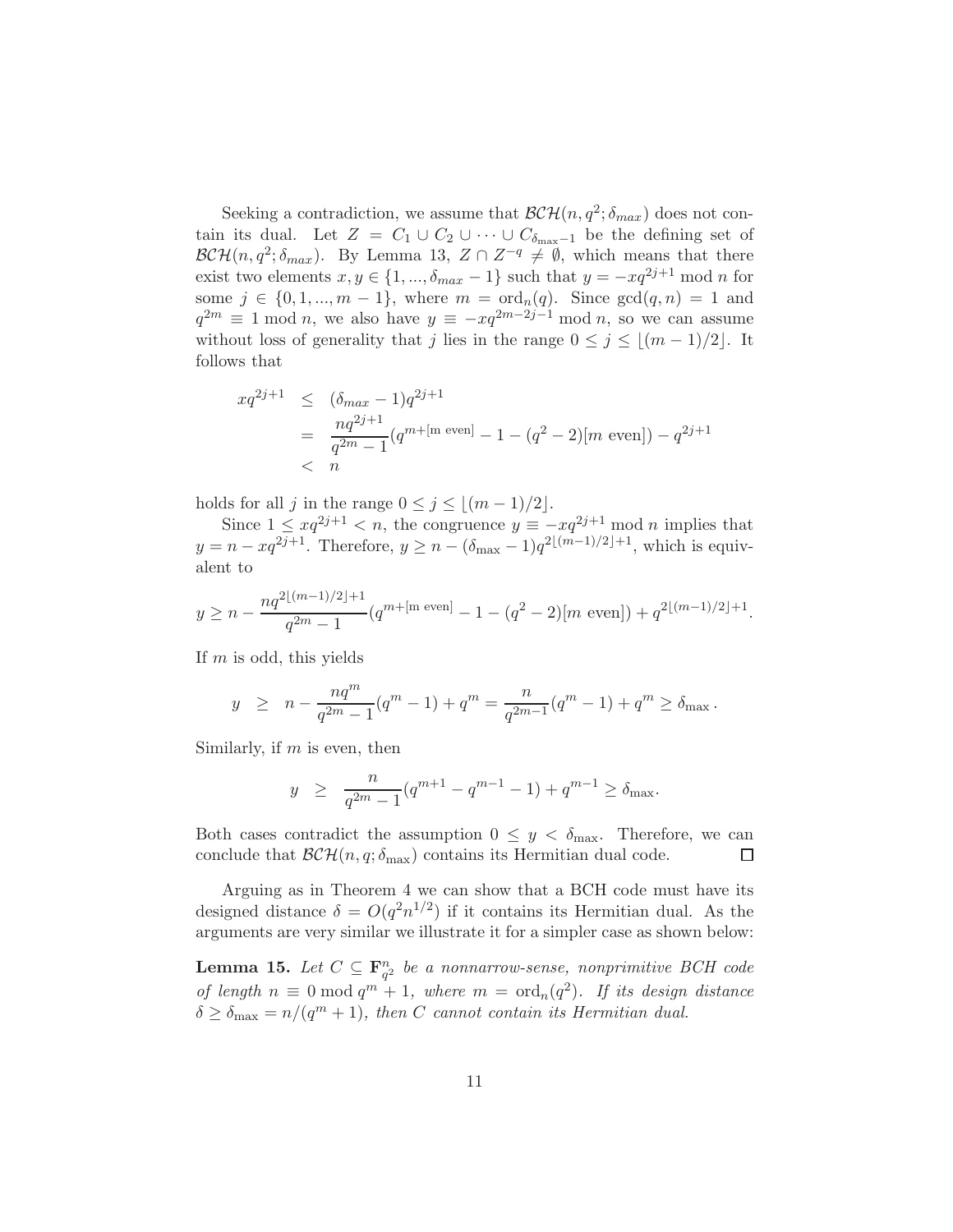*Proof.* The defining set  $Z = C_b \cup ... \cup C_{b+\delta-2}$  contains  $\{b, ..., b+\delta-2\}$ . If  $\delta > \delta_{\max} = n/(q^m + 1)$ , then there exists an element  $s = \alpha \delta_{\max} \in Z$ for some positive integer  $\alpha$ . Then  $-qs(q^2)^{(m-1)/2} \equiv -\alpha nq^m/(q^m+1) \equiv$  $\alpha n/(q^m+1) \equiv s \mod n$ . Therefore,  $Z \cap Z^{-q} \neq \emptyset$ ; hence, C cannot contain its Hermitian dual code.

Finally, we conclude this section on Hermitian duals by proving as in the Euclidean case nonnarrow-sense BCH codes that contain their Hermitian duals cannot have too large design distances.

**Theorem 16.** Let  $C \subseteq \mathbf{F}_{q^2}^n$  be a primitive (not necessarily narrow-sense) BCH code of length  $n = q^{2m} - 1$ ,  $m = \text{ord}_n(q)$ , and designed distance  $\delta$ . If δ exceeds

$$
\delta_{\max} = \begin{cases} q^m - 1 & \text{if } m \text{ is odd,} \\ 2(q^{m+1} - q^2 + 1) & \text{if } m \neq 2 \text{ is even,} \end{cases}
$$

then C cannot contain its Hermitian dual code.

*Proof.* Suppose that the defining set of C is given by  $Z = C_b \cup \cdots \cup C_{b+\delta-2}$ , where  $C_x = \{xq^{2j} \mod n | j \in \mathbb{Z}\}\,$ , and that  $\delta > \delta_{\max}$ . Seeking a contradiction, we assume that  $C^{\perp_h} \subseteq C$ , which means that  $Z \cap Z^{-q} = \emptyset$ . It follows that  $0 \notin Z$ , for otherwise  $0 \in Z \cap Z^{-q}$ ; therefore,  $b \ge 1$  and  $b + \delta - 2 < n$ .

If m is odd, then there exists an integer  $\alpha$  such that  $b \leq \alpha \delta_{\text{max}} \leq b+\delta-2$ . We have  $-q\alpha\delta_{\max}q^{m-1} \equiv \alpha(1-q^m)q^m \equiv \alpha(q^m-1) \equiv \alpha\delta_{\max} \mod n$ ; thus,  $\alpha\delta_{\max} \in Z \cap Z^{-q} \neq \emptyset.$ 

If  $m > 2$  is even and  $\delta > \delta_{\max} = 2q^{m+1} - 2q^2 + 2$ , then there exists an integer  $\alpha$  such that two multiples of  $\delta' = \delta_{\text{max}}/2$  are contained in the range  $b \leq (\alpha - 1)\delta' < \alpha \delta' \leq b + \delta - 2$ . Since  $b \geq 1$  and  $\alpha \delta' < n$ , it follows that  $2 \leq \alpha \leq q^{m-1}$  (which holds only if  $m > 2$ ).

Clearly  $s = \alpha \delta' \in Z$ . Let  $s' \equiv -qsq^{m-2} \mod n$ , so  $s' \in Z^{-q}$ , then  $1 \le s' = \alpha(q^{m+1} - q^{m-1} - 1) \le s$  for  $m > 2$ .

Suppose that  $b \leq s'$ . Then  $s' \in Z$ , which implies  $Z \cap Z^{-q} \neq \emptyset$ .

Suppose that  $s' < b$ . Since  $b \leq (\alpha - 1)\delta'$ , we obtain the inequality  $s' < (\alpha - 1)\delta'$ ; solving for  $\alpha$  shows that  $\alpha \geq q^2$ ; thus,  $q^2 \leq \alpha \leq q^{m-1}$ . Let  $t' = (\alpha - 1)(q^{m+1} - 1) + q^{(m-1)/2} - 1$ ; it is easy to check that t' is in the range  $(\alpha-1)\delta' \leq t' \leq \alpha\delta'$  when  $\alpha \geq q^2$ ; thus,  $t' \in \mathbb{Z}$ . Further, let  $t = s-(\alpha-q^2+1)$ ; since  $t \geq s - \delta'$ , we have  $t \in Z$  as well. Since  $-qtq^{m-2} \equiv t' \mod n$ , we can conclude that  $t' \in Z \cap Z^{-q} \neq \emptyset$ . Hence, by Lemma 13 we conclude that C cannot contain its Hermitian dual if its design distance exceeds  $\delta_{\text{max}}$  $\Box$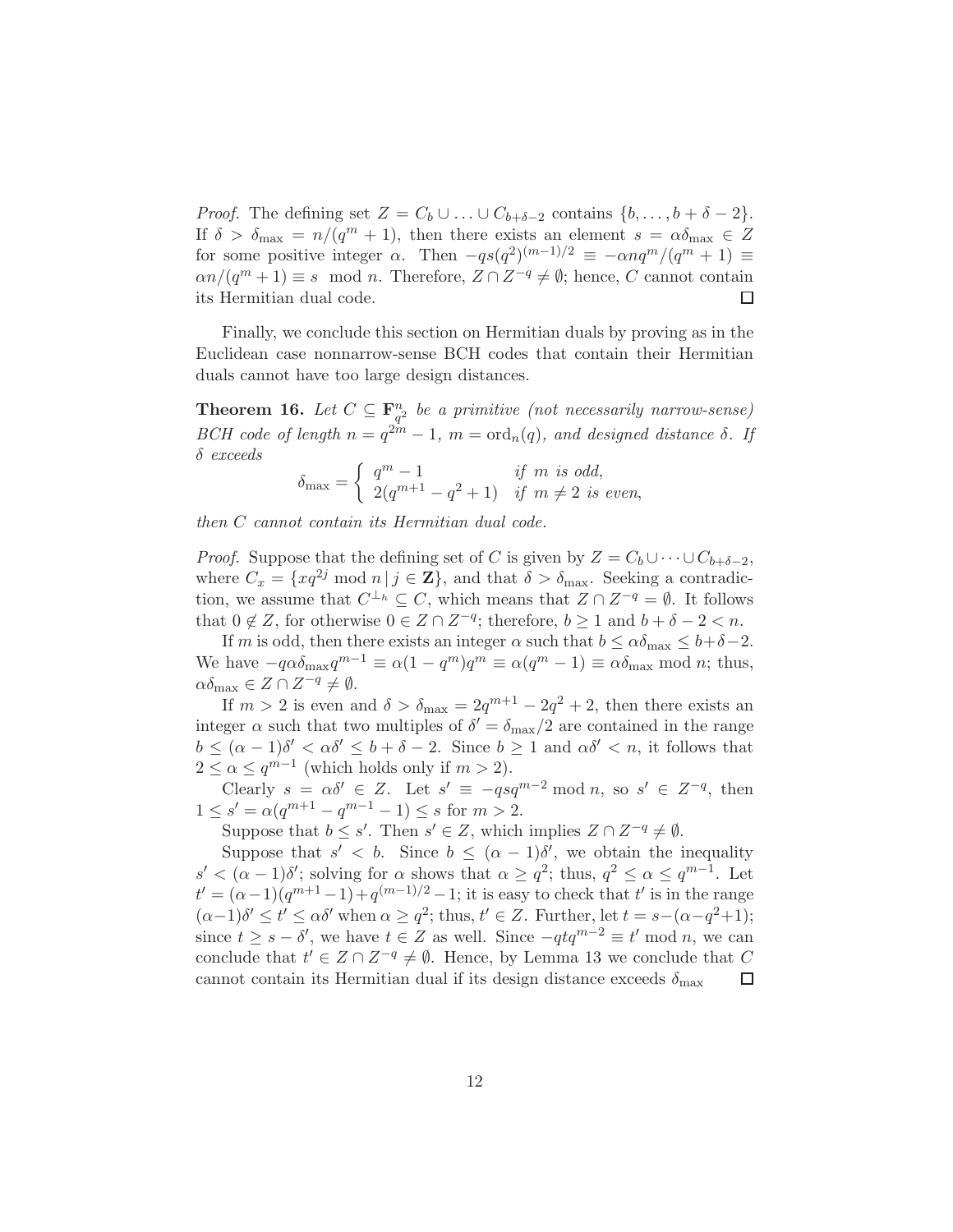## 5 Families of Quantum BCH Codes

In this section we shall study the construction of (nonbinary) quantum BCH codes. Calderbank, Shor, Rains and Sloane outlined the construction of binary quantum BCH codes in [5]. Grassl, Beth and Pellizari developed the theory further by formulating a nice condition for determining which BCH codes can be used for constructing quantum codes [8,9]. The dimension and the purity of the quantum codes constructed were determined by numerical computations. Steane simplified it further for the special case of binary narrow-sense primitive BCH codes [18] and gave a very simple criterion based on the design distance alone. Very little was done with respect to the nonprimitive and nonbinary quantum BCH codes.

In this section we show how the results we have developed in the previous sections help us to generalize the previous work on quantum codes and give very simple conditions based on design distance alone. Further, we give precisely the dimension and tighten results on the purity of the quantum codes. But, first we review the methods of constructing quantum codes from classical codes.

#### Lemma 17 (Quantum Code Constructions).

- a) If there exists classical linear codes  $C_1 \subseteq C_2 \subseteq \mathbf{F}_q^n$ , then there exists an  $[[n, k_2 - k_1, d]]_q$  quantum code where  $d = \min\{(C_2 \setminus C_1) \cup (C_1^{\perp} \setminus C_2^{\perp})\}.$
- b) If there exists a classical linear  $[n, k, d]_q$  code C such that  $C^{\perp} \subseteq C$ , then there exists an  $[[n, 2k - n, \ge d]]_q$  stabilizer code that is pure to d. If the minimum distance of  $C^{\perp}$  exceeds d, then the stabilizer code is pure and has minimum distance d.
- c) If there exists a classical linear  $[n, k, d]_{q^2}$  code D such that  $D^{\perp_h} \subseteq D$ , then there exists an  $[[n, 2k - n, \ge d]]_{q^2}$  stabilizer code that is pure to d. If the minimum distance  $d^{\perp_h}$  of  $D^{\perp_h}$  exceeds d, then the stabilizer code is pure and has minimum distance d.

Proof. Part b) is a special case of a) which is commonly referred to as the CSS construction and part c) is the Hermitian code construction, see, for instance, [13] for the proofs.  $\Box$ 

**Theorem 18.** Let  $m = \text{ord}_n(q) \geq 2$ , where q is a power of a prime and  $\delta_1, \delta_2$  are integers such that  $2 \leq \delta_1 < \delta_2 \leq \delta_{\max}$  where

$$
\delta_{\max} = \frac{n}{q^m - 1} (q^{\lceil m/2 \rceil} - 1 - (q - 2)[m \text{ odd}]),
$$

then there exists a quantum code with parameters

$$
[[n, m(\delta_2 - \delta_1 - \lfloor (\delta_2 - 1)/q \rfloor + \lfloor (\delta_1 - 1)/q \rfloor), \ge \delta_1]]_q
$$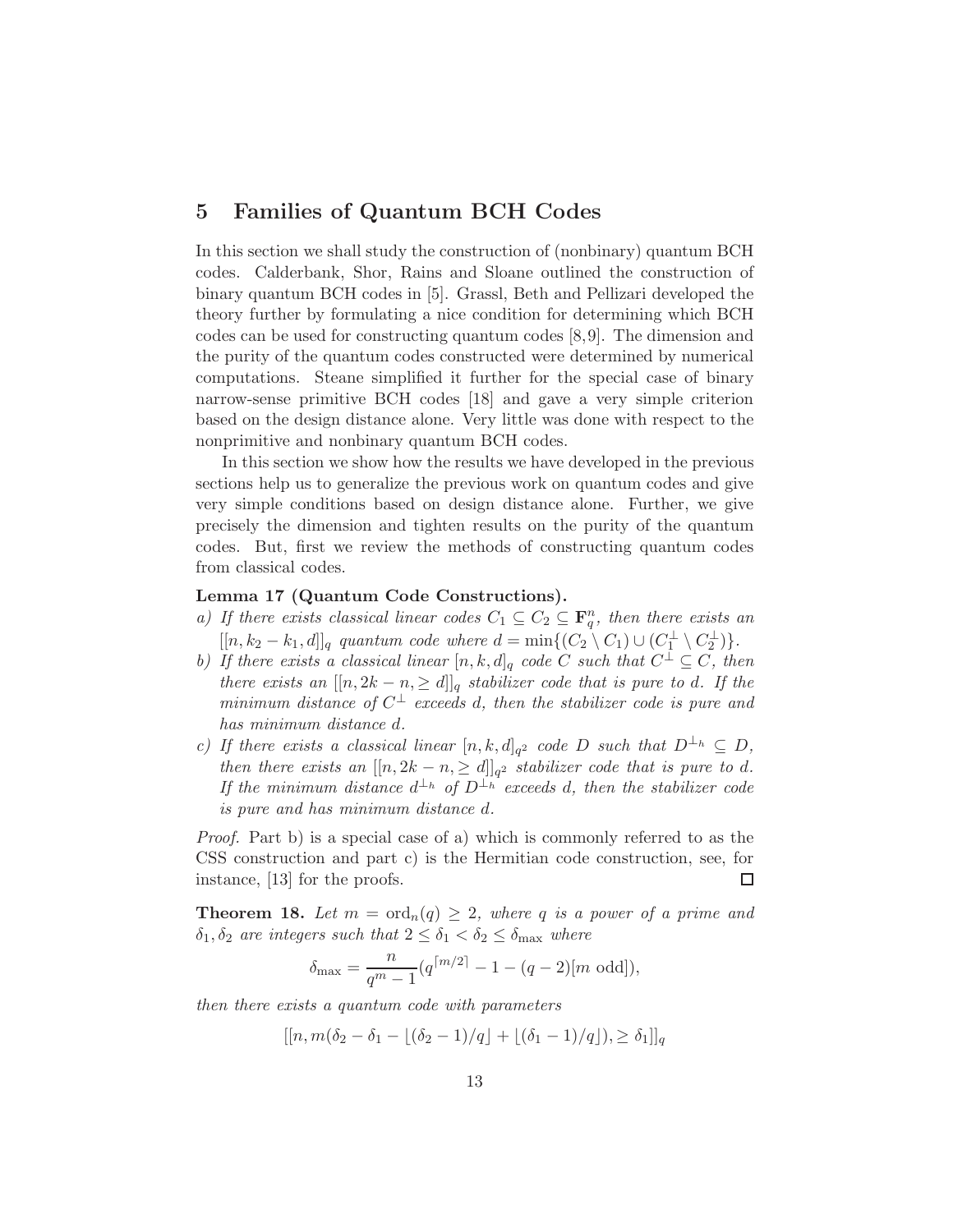pure to  $\delta_2$ .

*Proof.* By Theorem 10, there exist BCH codes  $\mathcal{BCH}(n, q; \delta_i)$  with the parameters  $[n, n - m(\delta_i - 1) + m[(\delta_i - 1)/q], \ge \delta_i]_q$  for  $i \in \{1, 2\}$ . Further,  $\mathcal{BCH}(n, q; \delta_2) \subset \mathcal{BCH}(n, q; \delta_1)$ . Hence by the CSS construction there exists a quantum code with the parameters

$$
[[n, m(\delta_2 - \delta_1 - \lfloor (\delta_2 - 1)/q \rfloor + \lfloor (\delta_1 - 1)/q \rfloor), \ge \delta_1]]_q.
$$

The purity follows due to the fact that  $\delta_2 > \delta_1$  and Lemma 12 by which the dual distance of either BCH code is  $\geq \delta_{\text{max}} + 1 > \delta_2$ .  $\Box$ 

When the BCH codes contain their duals, then we can derive the following codes. Note that these cannot be obtained as a consequence of Theorem 18.

**Theorem 19.** Let  $m = \text{ord}_n(q)$  where q is a power of a prime and  $2 \le \delta \le$  $\delta_{\text{max}}$ , with

$$
\delta_{\max} = \frac{n}{q^m - 1} (q^{\lceil m/2 \rceil} - 1 - (q - 2)[m \text{ odd}]),
$$

then there exists a quantum code with parameters

$$
[[n, n - 2m\lceil (\delta - 1)(1 - 1/q) \rceil, \ge \delta]]_q
$$

pure to  $\delta_{\text{max}} + 1$ 

Proof. Theorems 3 and 10 imply that there exists a classical BCH code with parameters  $[n, n - m[(\delta - 1)(1 - 1/q)], \geq \delta]_q$  which contains its dual code. By Lemma 17 b) an  $[n, k, d]_q$  code that contains its dual code implies the existence of the quantum code with parameters  $[[n, 2k-n, \geq d]]_q$ . The purity follows from Lemma 12 by which the dual distance  $\geq \delta_{\text{max}} + 1 > \delta$ . follows from Lemma 12 by which the dual distance  $\geq \delta_{\text{max}} + 1 > \delta$ .

Before we can construct quantum codes via the Hermitian construction, we will need the following lemma.

**Lemma 20.** Suppose that  $C$  is a primitive, narrow-sense  $BCH$  code of length  $n = q^{2m} - 1$  over  $\mathbf{F}_{q^2}$  with designed distance  $2 \le \delta \le \delta_{\max} = q^{m + [m \text{ even}]}$  $1-(q^2-2)[m \text{ even}])$ , then the dual distance  $d^{\perp} \geq \delta_{\text{max}} + 1$ .

Proof. The proof is analogous to the one of Lemma 12; just keep in mind that the defining set  $Z_{\delta}$  is invariant under multiplication by  $q^2$  modulo n.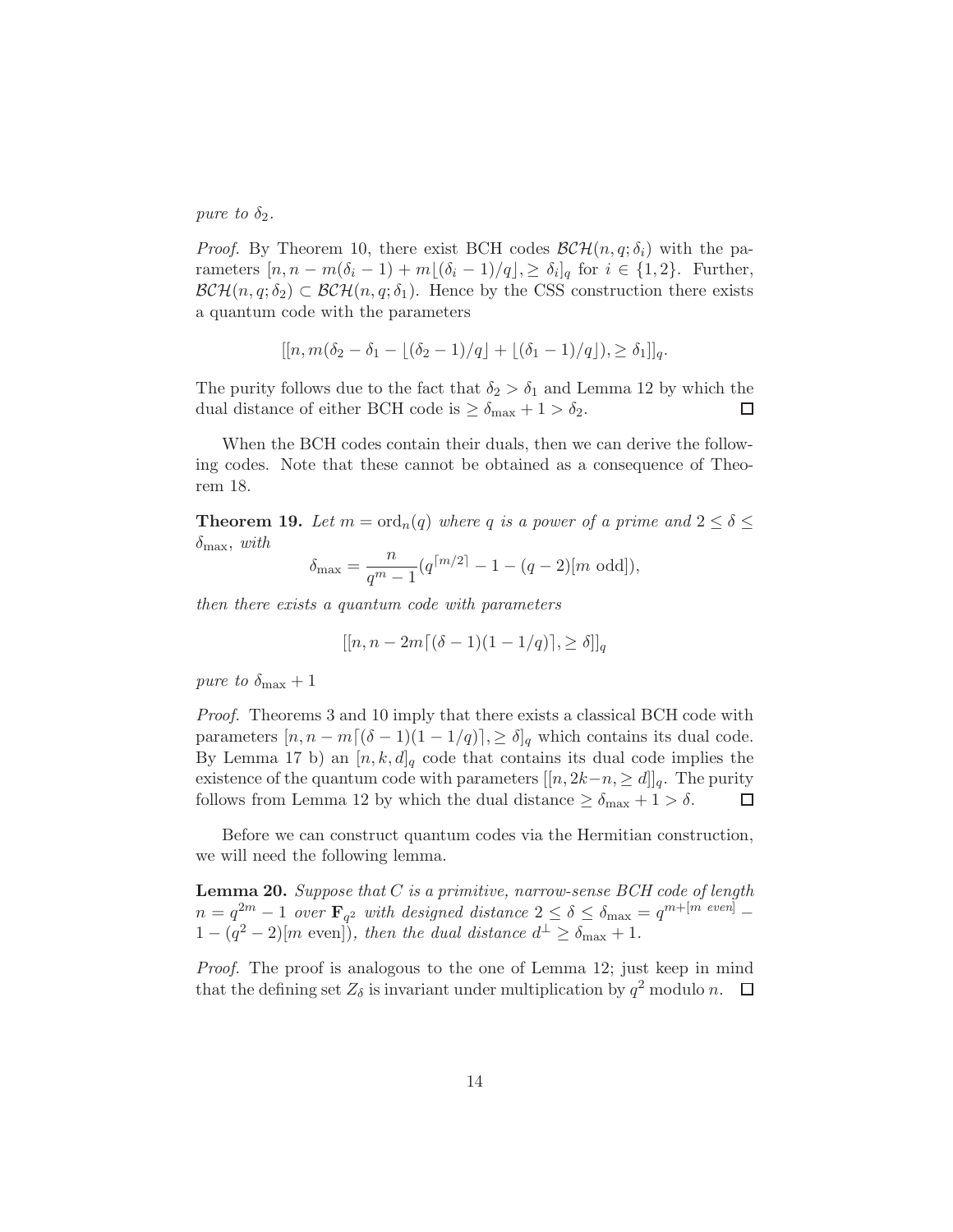**Theorem 21.** Let  $m = \text{ord}_n(q^2) \geq 2$  where q is a power of a prime and  $2 \leq \delta \leq \delta_{\max} = \lfloor n(q^m-1)/(q^{2m}-1) \rfloor$ , then there exists a quantum code with parameters

$$
[[n, n - 2m[(\delta - 1)(1 - 1/q^2)], \ge \delta]]_q
$$

that is pure up to  $\delta_{\text{max}} + 1$ .

Proof. It follows from Theorems 10 and 14 that there exists a primitive, narrow-sense  $[n, n-1-m\lceil(\delta-1)(1-1/q^2)\rceil]$ , ≥  $\delta]_{q^2}$  BCH code that contains its Hermitian dual code. By Lemma 17 c) a classical  $[n, k, d]_{q^2}$  code that contains its Hermitian dual code implies the existence of an  $[[n, 2k-n, \geq d]]_q$ <br>quantum code. By Lemma 20 the quantum code is pure to  $\delta_{\text{max}} + 1$ . quantum code. By Lemma 20 the quantum code is pure to  $\delta_{\text{max}} + 1$ .

In the above theorem, quantum codes can also be constructed when the design distance exceeds the given value of  $\delta_{\text{max}}$ , however we do not have exact knowledge of the dimension in all those cases, hence we have not included them to keep the theorem precise.

These are not the only possible families of quantum codes that can be derived from BCH codes. As pointed out in [8], we can expand BCH codes over  $\mathbf{F}_{q}$  to get codes over  $\mathbf{F}_{q}$ . Once again the dimension and duality results of BCH codes makes it very easy to specify such codes. We will just give one example in the Euclidean case. Similar results can be derived for the Hermitian case.

**Theorem 22.** Let  $m = \text{ord}_n(q^l)$  where q is a power of a prime and  $2 \le \delta \le$  $\delta_{\text{max}}$ , with

$$
\delta_{\max} = \frac{n}{q^{lm} - 1} (q^{l \lceil m/2 \rceil} - 1 - (q^l - 2) [m \text{ odd}]),
$$

then there exists a quantum code with parameters

$$
[[ln, ln - 2lm[(\delta - 1)(1 - 1/q)], \ge \delta]]_q
$$

that is pure up to  $\delta$ .

Proof. By Theorem 19 there exists a quantum BCH code with parameters  $[[n, n-2m[(\delta-1)(1-1/q)], \geq \delta]]_{q^l}$ . An  $[[n, k, d]]_{q^l}$  quantum code implies the existence of the quantum code with parameters  $[[ln, lk, \ge d]]_q$  by [13, Lemma 76] and the code follows. Lemma 76] and the code follows.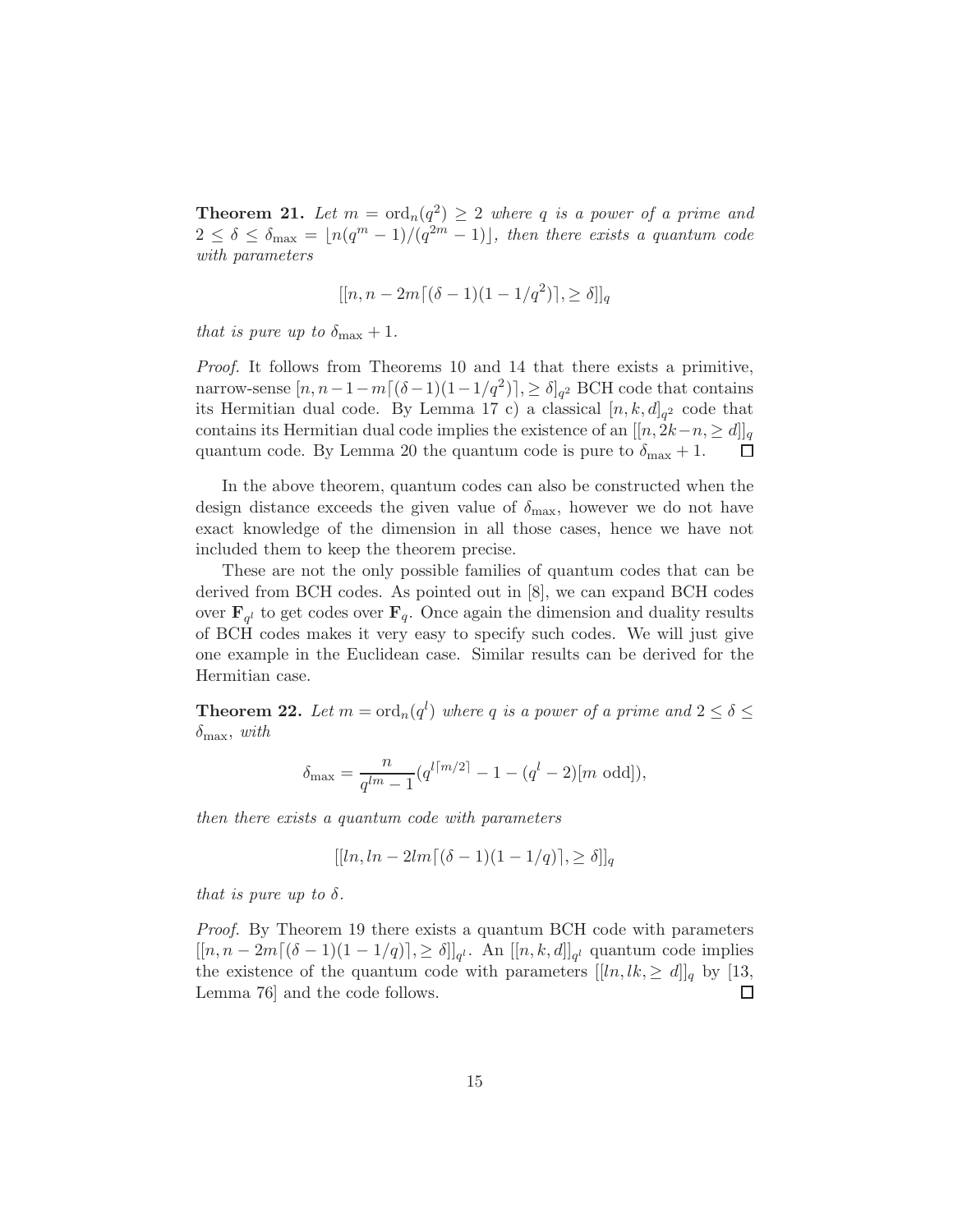#### 6 Conclusions

In this paper we have identified the classes of BCH codes that contain their Euclidean (Hermitian) duals by a careful analysis of the cyclotomic cosets. In the process we have been able to shed more light on the structure of dual containing BCH codes. We were able to derive a formula for the dimension of narrow-sense BCH codes when the designed distance is small. These results allowed us to identify easily which classical BCH codes can be used for construct quantum codes. Further, the parameters of these quantum codes are easily specified in terms of the design distance.

Acknowledgments. This research was supported by NSF CAREER award CCF 0347310, NSF grant CCF 0218582, and Texas A&M TITF initiative.

#### References

- [1] S. A. Aly, A. Klappenecker, and P. K. Sarvepalli. Nonbinary quantum BCH codes over finite fields. Eprint quant-ph/0501126.
- [2] E.R. Berlekamp. Algebraic Coding Theory. McGraw-Hill, New York, 1968.
- [3] R. C. Bose and D. K. Ray-Chaudhuri. Further results on error correcting binary group codes. Information and Control, 3:279–290, 1960.
- [4] R. C. Bose and D. K. Ray-Chaudhuri. On a class of error correcting binary group codes. Information and Control, 3:68–79, 1960.
- [5] A.R. Calderbank, E.M. Rains, P.W. Shor, and N.J.A. Sloane. Quantum error correction via codes over GF(4). IEEE Trans. Inform. Theory, 44:1369–1387, 1998.
- [6] P. Charpin. Open problems on cyclic codes. In Handbook of coding theory, Vol. I, II, pages 963–1063. North-Holland, Amsterdam, 1998.
- [7] D. Gorenstein and N. Zierler. A class of error-correcting codes in  $p^m$ symbols. J. Soc. Indust. Appl. Math., 9:207–214, 1961.
- [8] M. Grassl and T. Beth. Quantum BCH codes. In Proc. X. Int'l. Symp. Theoretical Electrical Engineering, Magdeburg, pages 207–212, 1999.
- [9] M. Grassl, T. Beth, and T. Pellizzari. Codes for the quantum erasure channel. Phys. Rev. Lett. A, 56(1):33–38, 1997.